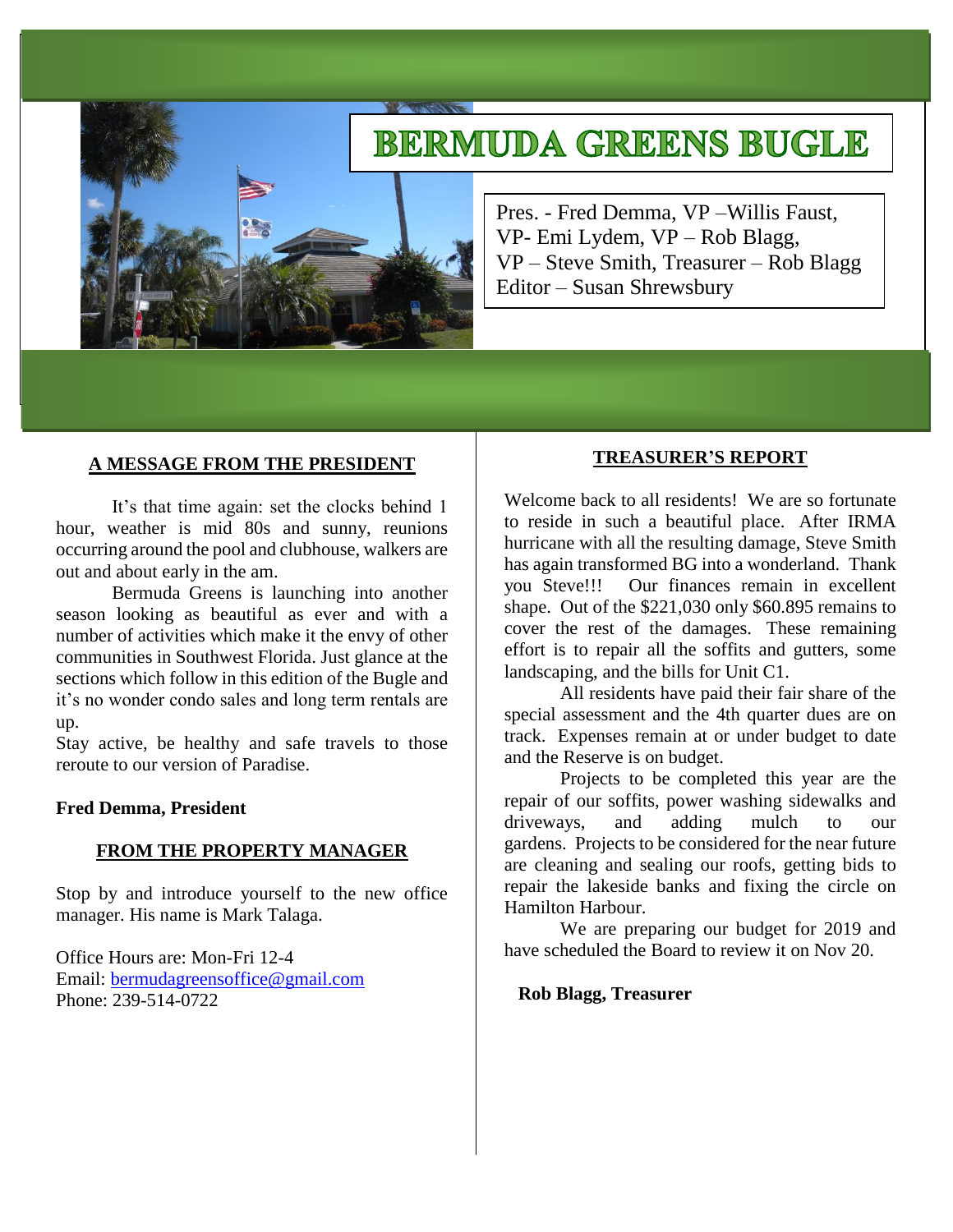## **LONG RANGE PLANNING COMMITTEE**

At the request of the Board, Long Range Planning will be looking for roofing contractors to give us a bid for cleaning and treating our roofs. This project was begun last year to give us an idea of what costs to expect, keeping a focus on companies who have expertise working on roofs using the same type of tiles used on Bermuda Greens roofs. Obtaining additional bids will help the board plan for these costs in the upcoming budget process.

If you have an interest in joining the Long Range Planning Committee, please contact a Board member or my contact information is below.

## **Sue Giese, LRPC Chair suegiese@gmail.com**

## **BERMUDA GREENS WEBSITE**

Did you know you can find all approved Board Meeting Minutes, Agendas for upcoming Board meetings, Sign Up for Bocce, or view the Calendar of Social Events for the Upcoming Season? You can also find Guest, Sales, Rental, and Architectural applications, as well as Rules and Regulations to share with your Guest and Tenants.

Look for upcoming Get to Know Your Website meetings in the Club House to learn how to navigate and explore your Website or ask any Web Team Member.

Link to website: [www.bermudagreensnaples.com](http://www.bermudagreensnaples.com/)

## **Sue Giese, Jan McCloskey and Pete Asimakopoulos, Web team members**

## **RECYCLING**

Wondering just what to do with unwanted items that won't fit in your recycle bin? Waste Management has the answer on Goodlette-Frank Rd. The North Collier Recycling Drop-off Center located at 9950 Goodlette Frank Rd. Hours of operation are Tuesday - Saturday, 8:30A - 11A, 12P - 4:30P. Accepted items include but are not limited to:

Recyclables Auto tires Cardboard

Plastic bottles (#1-7) Paper Scrap metal TV's **Monitors** Electronics Fluorescent bulbs Waste Oil Cooking oil **Batteries** Latex paint

Please call them at 239-252-8617 if you have any questionable items. Please do not put recyclable items in our dumpster. As an example, the rubber coated closet racks used here in Bermuda Greens are accepted at the Drop-off Center, not the Dumpster.

And please, NO PLASTIC BAGS in the recycle bin. Paper bags are acceptable. Return the grocery plastic bags to the receptacle outside the grocery store.

Let's all do our part to help keep our waterways, oceans and planet cleaner, safer and healthier for every living creature.

**Emi Lydem**

## **LANDSCAPE COMMITTEE**

NO REPORT AT THIS TIME

**Emi Lydem & Steve Smith, Chairs Landscape Committee**

## **BOCCE**

The Bermuda Green Bocce season begins Monday January 7, 2019 and tentatively runs through Thursday March 14, 2019. All Bermuda Greens residents and renters are invited to join in the fun and excitement. NO EXPERIENCE IS NEEDED.

You may sign up as a team of two, as a single, or a substitute. Sign-ups close on 12/28/2018. Team draft is Thursday January 3 at 3:00 pm in the Club House. Single players will be drawn first to form 2 person couple, then entered in couples drawing. No team shall have the same players as the previous year.